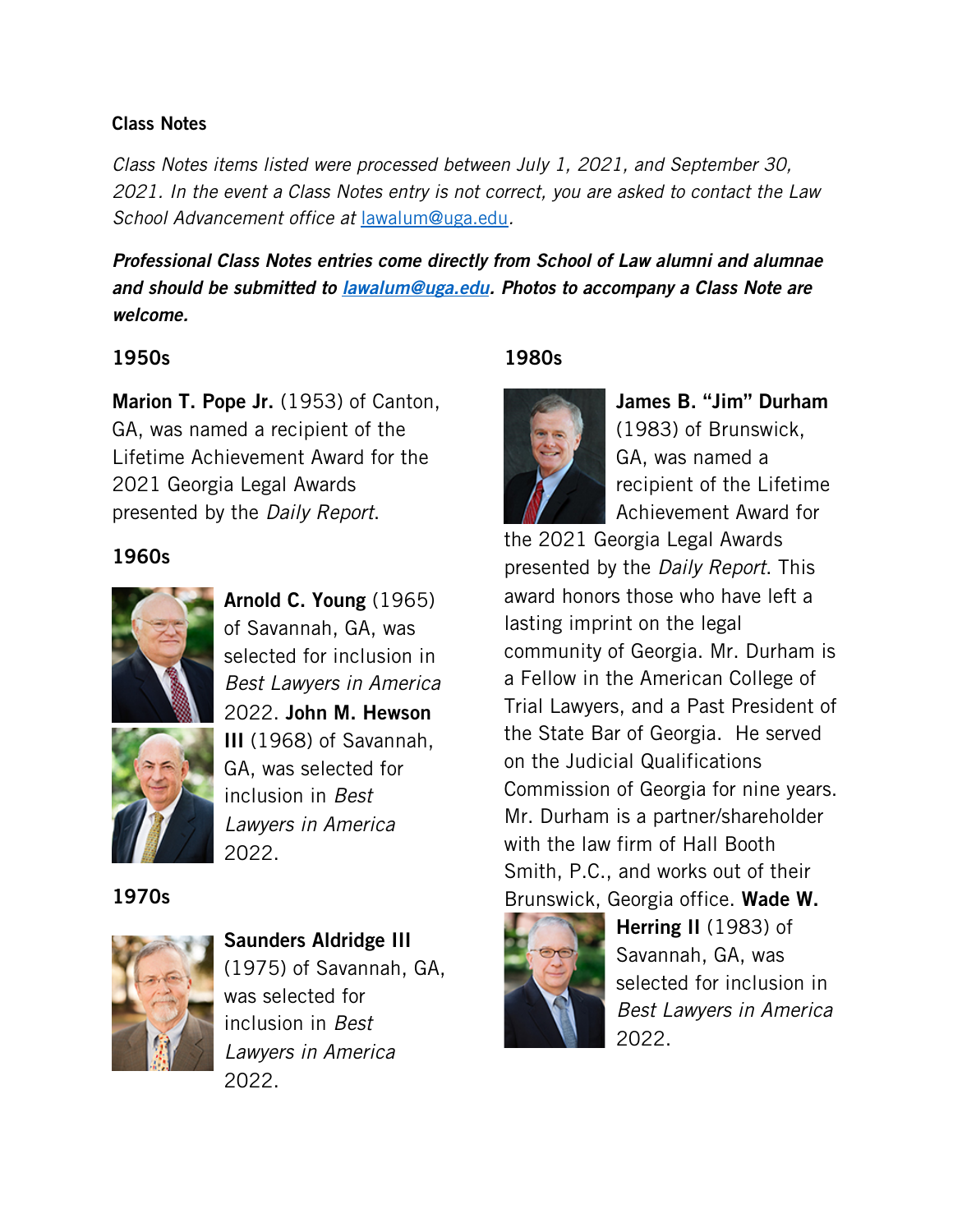

Paul E. Weathington (1984) of Atlanta, GA, was named a recipient of the Lifetime Achievement Award for

the 2021 Georgia Legal Awards presented by the *Daily Report.* S.



Kerry Tassopoulos (1985) Washington, D.C., joined GrayRobinson as of counsel. Michael B.

Terry (1987) of Atlanta, GA, was named Attorney of the Year for the 2021 Georgia Legal Awards presented by the *Daily Report*.



Christopher W. Phillips (1988) of Savannah, GA, was selected for inclusion in *Best Lawyers in America*

2022 and also recognized as a



Lawyer of the Year. Kirby G. Mason (1989) of Savannah, GA, was selected for inclusion in *Best Lawyers in America* 2022.

### 1990s

Verda M. Colvin (1990) of Atlanta, GA, was appointed by Gov. Brian Kemp to serve on the Supreme Court of Georgia. Ted Morton (1992) of Santa Barbara, CA, was named executive director of Santa Barbara







Channelkeeper. Thomas S. Cullen (1994) of Savannah, GA, was selected for inclusion in *Best Lawyers in America* 2022. Edward O. "Ted" Henneman Jr. (1994) of Savannah, GA, was selected for inclusion in *Best Lawyers in America*  2022. Frank S. Macgill (1994) of Savannah, GA, was selected for inclusion in *Best Lawyers in America* 2022. Laura Marshall

Schepis (1997) of Baltimore, MD, was appointed chief external affairs officer at Jacksonville Electric





2022 and also recognized as a Lawyer of the Year. Christopher H. "Smitty" Smith (1999) of Savannah,

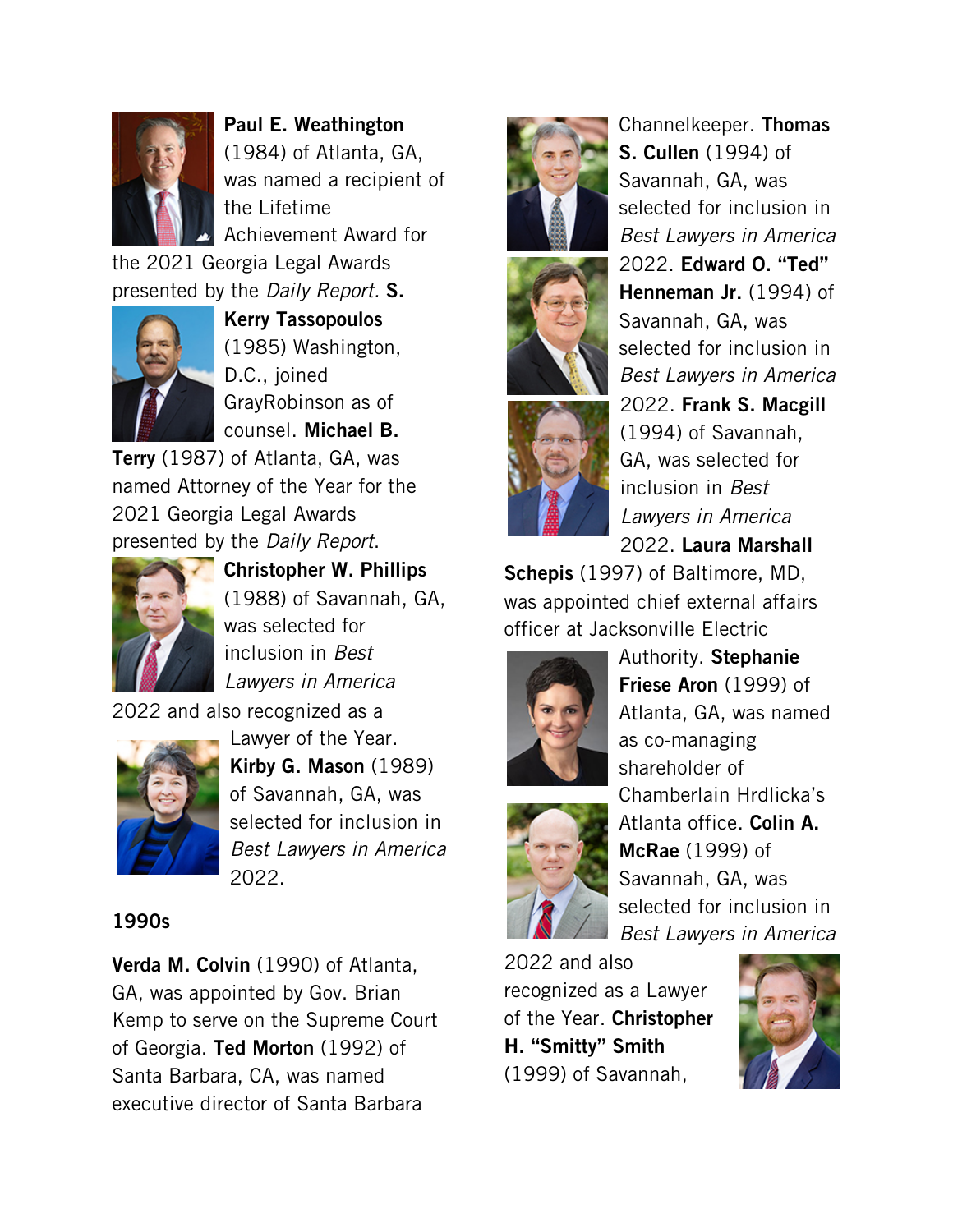GA, was selected for inclusion in *Best Lawyers in America* 2022.

# 2000–2009

Andrew E. Goldner (2002) of Atlanta, GA, secured two \$2-million settlements on behalf of clients who were involved in two separate tractortrailer accidents. Stacey G. Evans (2003) of Atlanta, GA, launched her own firm Stacey Evans Law and has partnered with Conley Griggs Partin



as of counsel. **Kimberly** A. Alexander (2004) of Decatur, GA, was appointed by Gov. Brian Kemp to serve on the DeKalb County State

Court. Leslie Lane Mize (2004) of Raleigh, NC, joined North Carolina State University as assistant general counsel. M. Andrew Echols (2005) of Atlanta, GA, secured a \$1-million settlement for personal injuries sustained by his client as a result of a tractor-trailer accident. Joshua S. Stein (2004) of Atlanta, GA, secured two \$2-million settlements on behalf of clients who were involved in two separate tractor-trailer accidents.



Seth D. Finberg (2005) of Ft. Lauderdale, FL, launched Finberg Firm, an immigration law practice in Broward

County. In 2021 he was honored as

the Pro Bono Champion for the American Immigration Lawyers Association (AILA) South Florida Chapter and was appointed to the Miami Asylum Office Committee.



Jason S. Marcus (2006) of Atlanta, GA, was named a recipient of the On the Rise Award for the 2021 Georgia Legal

Awards presented by the *Daily* 



*Report*. Lauren D. Bellamy (2007) of Atlanta, GA, was named to the 40 Under 40 Class of 2021 by the

University of Georgia Alumni Association. Darren M. Tobin (2008) of Atlanta, GA, secured a \$4-million settlement on behalf of his client Brandon Priest. Daniel L. Huynh (2009) of Atlanta, GA, was named a recipient of the On the Rise Award for the 2021 Georgia Legal Awards presented by the *Daily Report*. Sachin **Varghese** (2009) of Atlanta, GA, was named a recipient of the On the Rise Award for the 2021 Georgia Legal Awards presented by the *Daily Report.* 

# 2010–2020

Marie G. Broder (2010) of Fayetteville, GA, was named to the 40 Under 40 Class of 2021 by the University of Georgia Alumni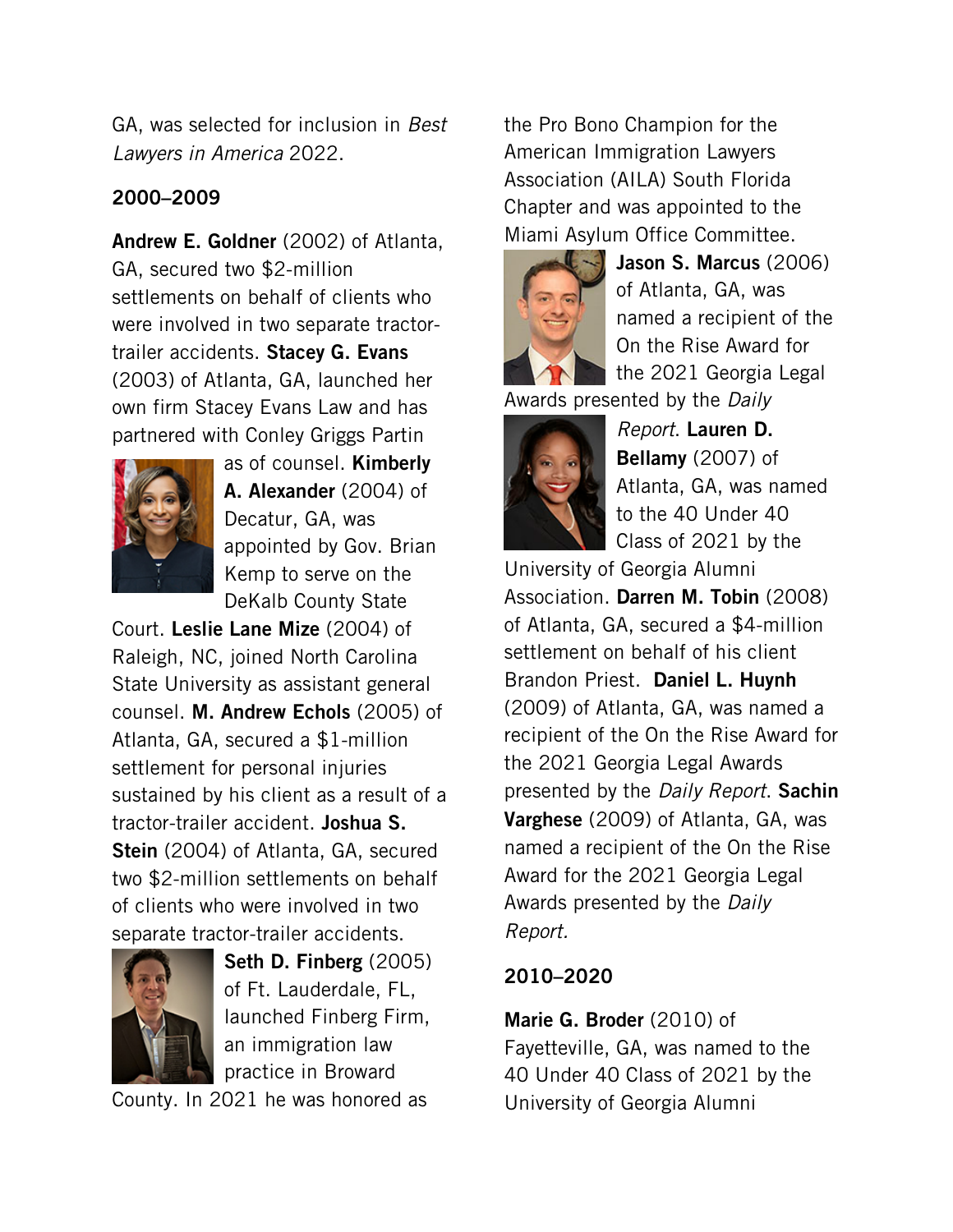

Association. Stephen R. Fowler (2010) of Atlanta, GA, secured a \$1-million settlement for personal injuries

sustained by his client as a result of a



William F. McFetridge IV (2010) of Tampa, FL, achieved board certification in construction law by the

tractor-trailer accident.

Florida Bar Board of Legal Specialization and Education. Elizabeth R. Story (2010) of Atlanta, GA, was named a recipient of the On the Rise Award for the 2021 Georgia Legal Awards presented by the *Daily Report*. Christopher B. Newbern (2011) of Atlanta, GA, secured settlements totaling \$14-million on behalf of his client Daniel Zurita.



Christina H. Nguyen (2011) of Atlanta, GA, joined Schreeder Wheeler & Flint as an associate. Andrew A.

Pinson (2011) of Atlanta, GA, was appointed by Gov. Brian Kemp to serve on the Court of Appeals of Georgia and named a recipient of the On the Rise Award for the 2021 Georgia Legal Awards presented by the *Daily Report*. William F. Crozer (2012) of Washington, D.C., was named to the 40 Under 40 Class of

2021 by the University of Georgia Alumni Association. Ronald D. Legette (2012) of Atlanta, GA, secured a \$1-million settlement for personal injuries sustained by his client as a result of a tractor-trailer accident. Caroline G. McGlamry (2013) of Atlanta, GA, was promoted to shareholder at Pope McGlamry.



Andrew J. Conn (2014) of Savannah, GA, was promoted to partner at Harris Lowry Manton. Sawyer D. Duncan

(2014) of New York, NY, was named a recipient of the On the Rise Award for the 2021 Georgia Legal Awards presented by the *Daily Report.* Joshua



H. Dorminy (2015) of Savannah, GA, was selected to participate in the 2021-2022 Georgia Trial Lawyers

Association's Leadership Education and Advanced Direction program.



Nicole L. Pope (2015) of Savannah, GA, was selected for inclusion in *Best Lawyers in America* 2022. Caroline A. Jozefczyk (2018) of

Atlanta, GA, joined King & Spalding as an associate. Na'Tasha Webb-Prather (2016) of Cincinnati, OH, was named assistant dean for student affairs, community engagement and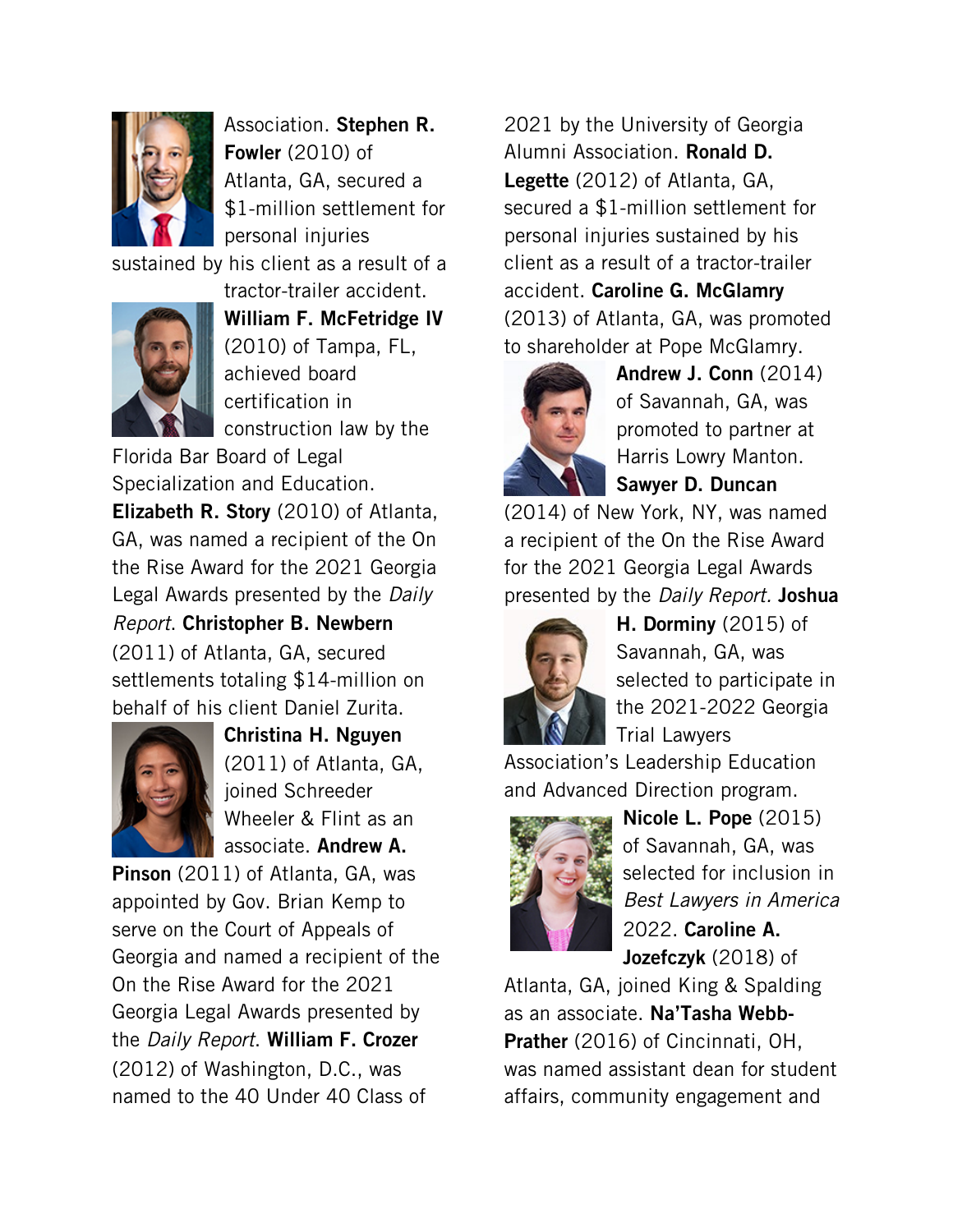equity at the University of Cincinnati



College of Law. Gracie G. Shepherd (2018) of Savannah, GA, joined HunterMaclean as an associate and was selected for inclusion in

*Best Lawyers in America* 2022 for the category Ones to Watch. Shayla Bivins Wright (2018) of Atlanta, GA, was named an honoree for the Georgia Technical Institute 60 for 60 Athletes Recognition celebration presented by the Georgia Tech Black Alumni Organization.